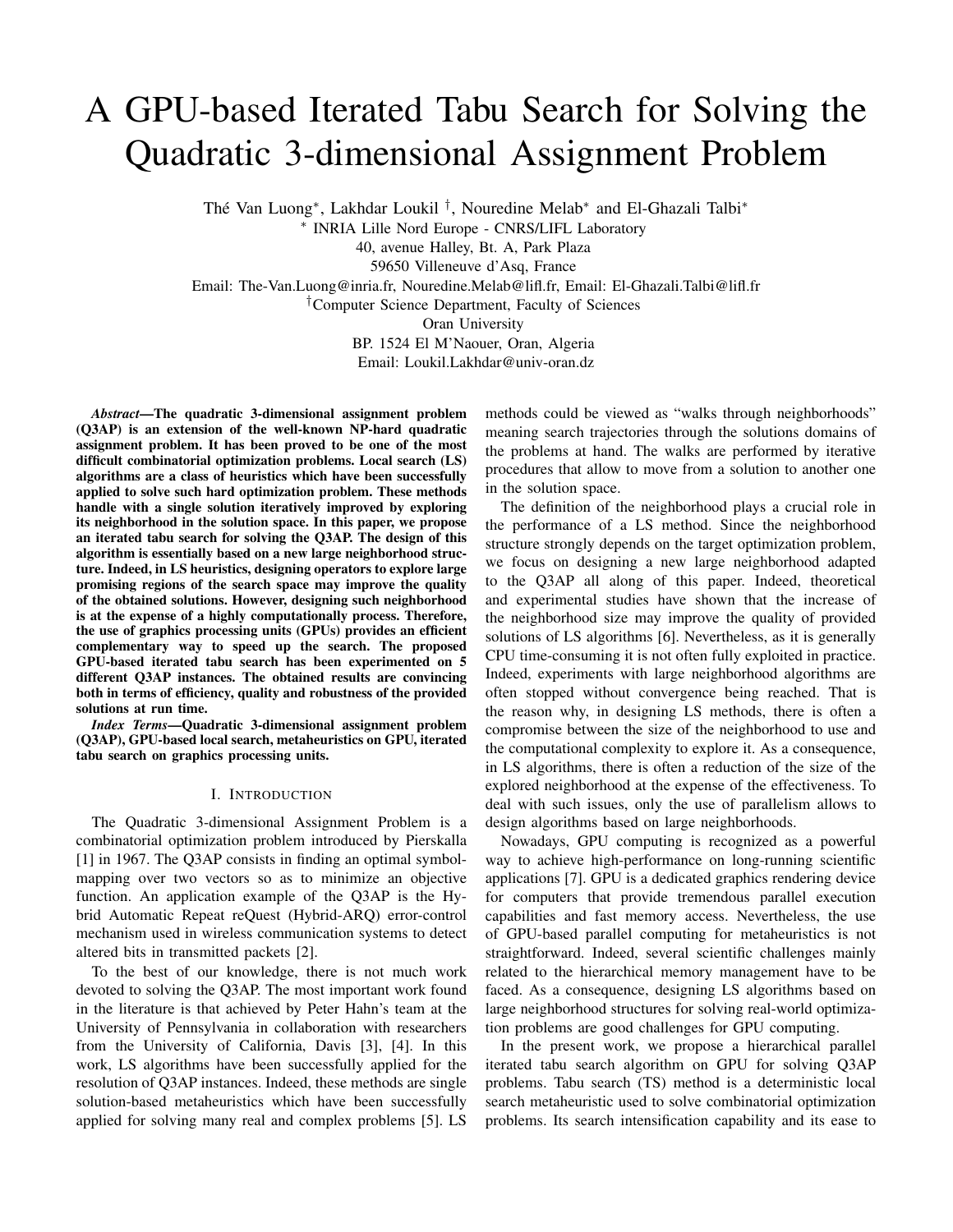implementation make it largely used for solving a number of challenging optimization problems such as the quadratic assignment problem. The motivation behind the use of a tabu search combined with a large neighborhood in solving the Q3AP is to explore larger search space by exploring various search space sub-areas. Therefore, we investigate to measure the impact on how the increase of the size of the neighborhood can improve the quality of the obtained solutions.

The remainder of the paper is organized as follows: Section II gives the mathematical formulation of the Q3AP. Our proposed neighborhood for LS algorithms and the commonly used one are presented in Section III. In Section IV, for a better understanding of the difficulties of using the GPU architecture, GPU computing for metaheuristics is described. Section V presents high-level concepts for the design and the implementation of a tabu search on GPU. Section VI reports the performance results obtained for the implemented iterated tabu search for the Q3AP. Finally, a discussion and some conclusions of this work are drawn in Section VII.

## II. Q3AP FORMULATION

The quadratic 3-dimensional assignment problem (Q3AP) is an extension of the quadratic assignment problem and of the axial 3-dimensional assignment problem (3AP). Q3AP was introduced by William P. Pierskalla in 1967 [1] and has recently been used to model some advanced assignment problems like the symbol-mapping problem posed in wireless communication systems and described in [3]. The Q3AP can be formulated as follows:

$$
\min \left\{ \sum_{i=0}^{n-1} \sum_{j=0}^{n-1} \sum_{l=0}^{n-1} \sum_{k=0}^{n-1} \sum_{s=0}^{n-1} \sum_{r=0}^{n-1} c_{ijlksr} x_{ijl} x_{ksr} + \sum_{i=0}^{n-1} \sum_{j=0}^{n-1} \sum_{l=0}^{n-1} b_{ijl} x_{ijl} \right\}
$$
(1)

where:

$$
X = (x_{ijl}) \in I \cap J \cap L,\tag{2}
$$

$$
x_{ijl} \in \{0, 1\}, \quad i, j, l = 0, 1, ..., n - 1.
$$
 (3)

I, J and L sets are defined as follows:

$$
I = \{X = (x_{ijl}) : \sum_{j=0}^{n-1} \sum_{l=0}^{n-1} x_{ijl} = 1, \quad i = 0, 1, ..., n-1\};
$$
  
\n
$$
J = \{X = (x_{ijl}) : \sum_{i=0}^{n-1} \sum_{l=0}^{n-1} x_{ijl} = 1, \quad j = 0, 1, ..., n-1\};
$$
  
\n
$$
L = \{X = (x_{ijl}) : \sum_{i=0}^{n-1} \sum_{j=0}^{n-1} x_{ijl} = 1, \quad l = 0, 1, ..., n-1\}.
$$

Whereas for the QAP the problem is to find a 2-dimensional permutation matrix that minimizes a quadratic function, the problem for the Q3AP is to minimize a quadratic function over the 3-dimensional assignment polytope  $I \cap J \cap P$ . That is the reason why this problem is referred as the quadratic 3-dimensional assignment problem.

An alternative formulation that is frequently used is the *permutation-based formulation*. The Q3AP given by Eqs. (1)- (3) can be expressed in permutation-based formulation as follows:

$$
min\left\{f(p,q) = \sum_{i=1}^{n} \sum_{j=1}^{n} c_{ip_{(i)}q_{(i)}jp_{(j)}q_{(j)}} + \sum_{i=1}^{n} b_{ip_{(i)}q_{(i)}}\right\}
$$
(4)

where  $p$  and  $q$  are permutations over the set  $\{0, 1, \ldots, n-1\}$ . According to this formulation, minimizing the Q3AP consists in finding a double permutation  $(p, q)$ which minimizes (4).

As mentioned earlier in this section, the Q3AP is an extension of the QAP and of the axial 3-dimensional assignment problem which are both NP-hard problems. Therefore, the Q3AP is proved to be also a NP-hard problem. Furthermore, this problem is particularly difficult since the number of feasible solutions of an instance of size n is  $n! \times n!$ .

#### III. LOCAL SEARCH NEIGHBORHOODS FOR THE Q3AP

## *A. Formalization of Neighborhoods*

The definition of the neighborhood is a required common step for the design of any LS algorithm. Indeed, If the neighborhood structure is not adequate to the problem, any LS metaheuristic will fail to solve the problem. Regarding the Q3AP, a basic neighborhood for LS algorithms has been proposed in [8] and investigated in different works of the literature [4], [9]. This neighborhood is based on the Q3AP permutation-based formulation (4) where each generated solution is obtained by an exchange of two positions in either the first permutation  $p$  or the second  $q$ . The number of generated neighbors is thus equal to  $n \times (n - 1)$ . Formally, the basic neighborhood can be expressed as follows:

$$
N_{Basic}(p, q) = \{ (p', q') : p'[k] = p[l], p'[l] = p[k] 0 \le k \ne l < n; p'[i] = p[i], \quad 0 \le i \ne k, l < n; q'[j] = q[j], \quad 0 \le j < n \} \n\cup \n\{ (p', q') : q'[k] = q[l], q'[l] = q[k] 0 \le k \ne l < n; q'[i] = q[i], \quad 0 \le i < n; p'[j] = p[j], \quad 0 \le j \ne k, l < n
$$

For different optimization problems, theoretical and experimental studies have shown that the increase of the neighborhood size may improve the effectiveness of LS algorithms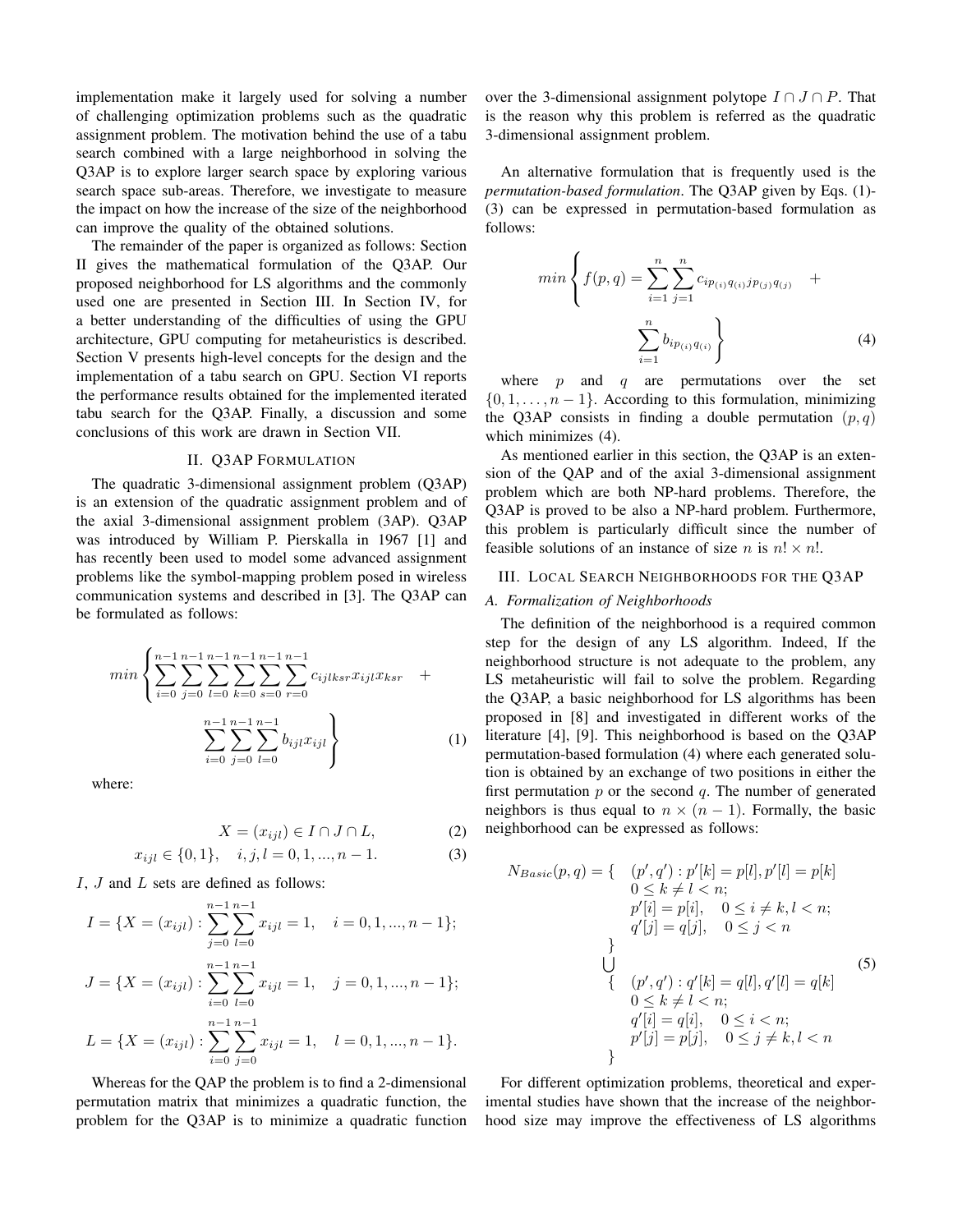[6]. As a consequence, regarding the Q3AP, we propose an advanced neighborhood where more candidate solutions are evaluated. It consists in exchanging two positions in both permutations  $p$  and  $q$ . Therefore, the size of this new neighborhood is equal to  $\left(\frac{n \times (n-1)}{2}\right)$  $\frac{n-1}{2}$ <sup>2</sup>. A formal definition of the advanced neighborhood can be expressed as follows:

$$
N_{Advanced}(p,q) = \{ \begin{array}{c} (p',q') : p'[k] = p[l], p'[l] = p[k], \\ q'[r] = q[s], q'[s] = q[r] \\ 0 \le k \ne l < n, 0 \le r \ne s < n; \\ p'[i] = p[i], \quad 0 \le i \ne k, l < n; \\ q'[j] = q[j], \quad 0 \le j \ne r, s < n \end{array} \}
$$
\n
$$
\tag{6}
$$

#### *B. Incremental Evaluation Functions*

According to the Q3AP permutation-based formulation, a full evaluation of a solution of size  $n$  requires the computation of  $n^2$  cost terms  $c_{ijklmn}$ . A more efficient way to evaluate the set of neighboring candidates is to consider the incremental evaluation (or partial evaluation). It consists in evaluating only the move transformation applied to a solution ( $\Delta$  calculation) rather than the complete evaluation of the objective function.

For the first basic neighborhood, an incremental evaluation function has been proposed in [8] where the evaluation of a neighbor requires the computation of  $8(n + 1)$  cost terms. The  $\Delta$  computation is given by:

• If the swapping of positions k and  $l$  ( $k \neq l$ ) occurs in p:

$$
\Delta = \sum_{j=1}^{n} \begin{cases}\n\begin{aligned}\n& \begin{aligned}\n& - c_{kp}(k)q(k)ip(i)q(i) + c_{jp}(i)q(j)kp(k)q(k) \\
& + c_{kp}(l)q(l)ip(i)q(i) - c_{lp}(l)q(l)ip(k)q(i) \\
& - c_{ip}(i)q(i)kp(k)q(k) + c_{ip}(i)q(i)lp(k)q(l) \\
& + c_{jp}(j)q(j)kp(l)q(k) - c_{jp}(j)q(j)kp(k)q(k)\n\end{aligned}\n\end{cases}
$$
\n
$$
\Delta + = \begin{cases}\n& \begin{aligned}\n& - c_{kp}(k)q(k)lp(l)q(l) + c_{kp}(l)q(k)lp(k)q(l) \\
& - c_{lp}(l)q(l)kp(k)q(k) + c_{lp}(l)q(l)kp(l)q(k) \\
& - c_{kp}(k)q(k)kp(k)q(k) + c_{kp}(k)q(k)kp(l)q(k) \\
& + c_{lp}(k)q(l)lp(k)q(l) - c_{lp}(l)q(l)lp(l)q(l)\n\end{aligned}\n\end{cases}
$$
\n**If the swapping of positions**  $k$  and  $l$  ( $k \neq l$ ) occurs in  $q$ :\n
$$
\Delta = \sum_{i=1}^{n} \begin{cases}\n& - c_{kq}(i)p(k)iq(i)p(i) + c_{lq}(k)p(l)iq(i)p(i) \\
& + c_{iq}(i)p(k)iq(i)p(k) + c_{iq}(i)p(i)lq(i)p(l) \\
& - c_{iq}(k)p(i)kq(l)p(k) + c_{iq}(i)p(i)lq(l)p(l) \\
& + c_{lq}(k)p(k)lq(l)p(l) + c_{kq}(l)p(k)lq(k)p(l) \\
& - c_{kq}(k)p(k)lq(k)p(k) + c_{lq}(l)p(k)kq(l)p(k) \\
& - c_{kq}(k)p(k)kq(k)p(k) + c_{lq}(l)p(k)kq(l)p(k) \\
& - c_{lq}(l)p(l)lq(k)p(l) - c_{lq}(l)p(l)lq(l)p(l) \\
& + c_{lq}(k)p(l)lq(k)p(l) - c_{lq}(l)p(l)lq(l)p(l)\n\end{aligned}\n\end{cases}
$$

Since exchanges are performed in both  $p$  and  $q$  permutations, the incremental evaluation function of our proposed advanced neighborhood is more complex. As a consequence, only a part on the  $\Delta$  computation is described in this paper. Let  $k$  and  $l$  be the swapped positions in the first permutation  $p$  and let  $r$  and  $s$  be the swapped positions in the second permutation q. If we suppose that  $k \neq r$  and  $l \neq s$ , the  $\Delta$ computation is given by:

$$
\begin{split} \Delta &= \sum_{\substack{i=0 \\ i \neq j}}^{n-1} \left\{ \begin{array}{l} c_{ip(i)q(i)kp(l)q(k)} - c_{ip(i)q(i)kp(k)q(k)} \\ + c_{ip(i)q(i)p(k)q(l)} - c_{ip(i)q(i)lp(l)q(l)} \\ + c_{ip(i)q(i)p(p(q(s))} - c_{ip(i)q(i)pp(r)q(q)} \\ + c_{ip(i)q(i)sp(s)q(r)} - c_{ip(i)q(i)sp(s)q(s)} \end{array} \right\} \\ & \Delta + \epsilon \left\{ \begin{array}{l} c_{kp(l)}(kkp(l)q(k) - c_{kp(k)q(k)kp(k)q(k)} \\ + c_{kp(l)q(k)p(k)q(l)} - c_{kp(k)q(k)kp(k)q(k)} \\ + c_{kp(l)q(k)p(p(s)q(r)} - c_{kp(k)q(k)pp(s)q(s)} \\ + c_{kp(l)q(k)sp(s)q(r)} - c_{kp(k)q(k)pp(s)q(s)} \end{array} \right\} \\ & \Delta + \epsilon \left\{ \begin{array}{l} c_{lp(k)q(l)kp(l)q(k)} - c_{lp(k)q(k)kp(k)q(k)} \\ + c_{lp(k)q(l)kp(l)q(k)} - c_{lp(l)q(l)kp(k)q(l)} \\ + c_{lp(k)q(l)lp(p(s)q(r)} - c_{lp(l)q(l)kp(s)q(s)} \\ + c_{lp(k)q(l)sp(s)q(r)} - c_{lp(l)q(l)sp(s)q(s)} \end{array} \right\} \\ & \Delta + \epsilon \left\{ \begin{array}{l} c_{rp(r)q(s)kp(l)q(k)} - c_{rp(r)q(r)kp(k)q(k)} \\ + c_{rp(r)q(s)kp(l)q(k)} - c_{rp(r)q(r)kp(k)q(k)} \\ + c_{rp(r)q(s)pp(p(s)q(r)} - c_{rp(r)q(r)pp(s)q(s)} \\ + c_{rp(s)q(r)pp(p(s)q(r)} - c_{sp(s)q(s)pp(s)q(s)} \end{array} \right\} \\ & \Delta + \epsilon \left\{ \begin{array}{l} c_{sp(s)q(r)kp(l)q(l)} - c_{sp(s)q(s)kp(k)q(k)} \\ + c_{sp(s)q(r)pp(p(s)q(s)} - c_{sp(s)q(s)pp(s)q(s)} \\ + c_{sp(s)q(r)pp(p(s)q(s)} - c_{sp(s)q(s)pp(s)q(s)} \end{array} \right\} \\ & \Delta + \epsilon \sum_{j=0}^{n-1} \left\{
$$

Our proposed  $\Delta$  computation method also considers the three other cases where  $(k = r$  and  $l \neq s$ ),  $(k \neq r$  and  $l = s$ ) and  $(k = r$  and  $l = s)$ . It can be proved that the incremental function of our proposed advanced neighborhood requires the computation of  $16 \times (n-1)$  cost terms  $c_{ijklmn}$  in the worst case.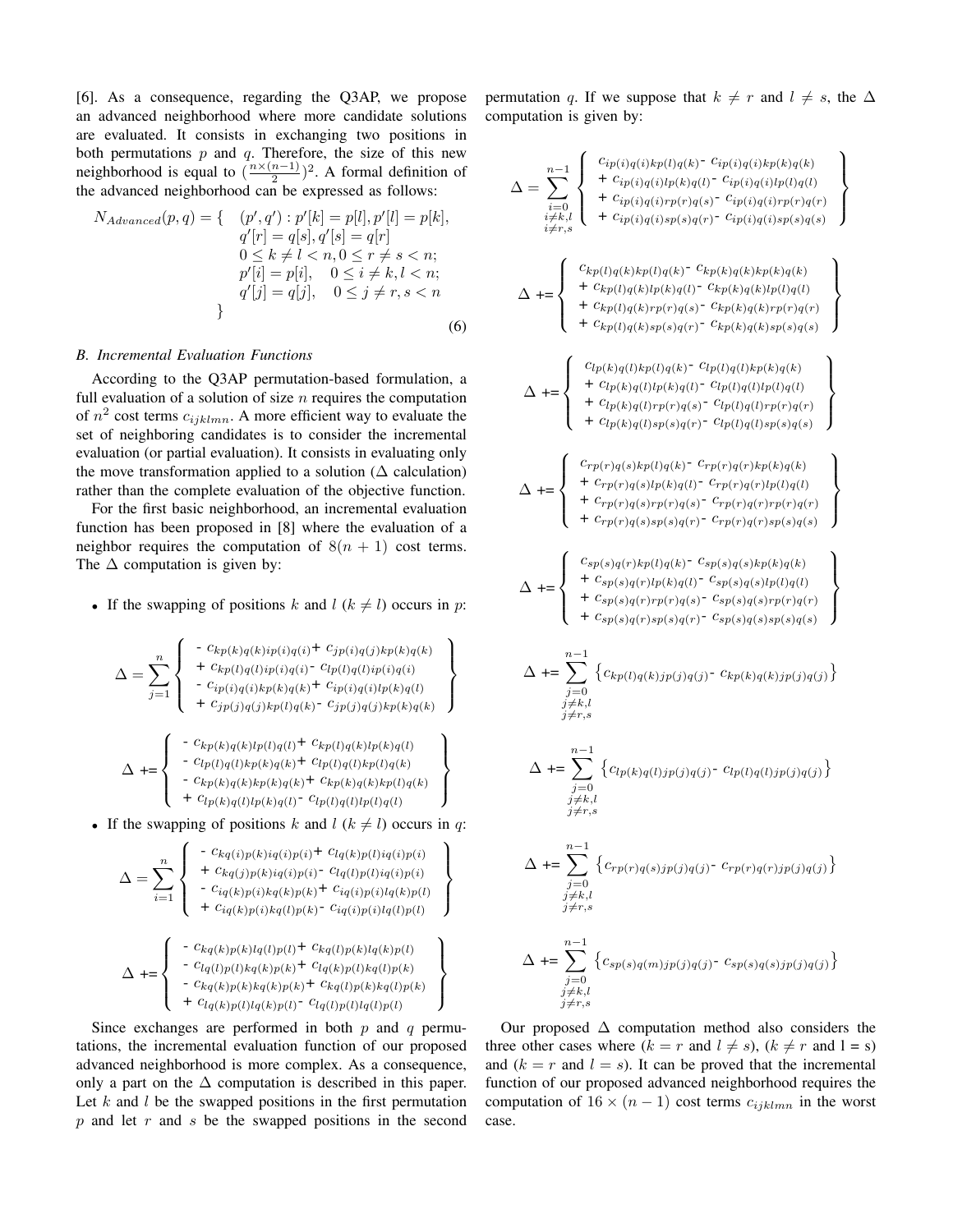Most of LS algorithms use neighborhoods which are in general a linear or quadratic function of the input instance size. Some large neighborhoods may be high-order polynomial of the size of the input instance. For instance, the size of our proposed neighborhood is equal to  $\left(\frac{n \times (n-1)}{2}\right)$  $\frac{n-1}{2}$ )<sup>2</sup> i.e. this latter is a quartic function of the input size. Then, the complexity of the search will be much higher.

So, in practice, such large neighborhoods for LS algorithms are unusable because of their high computational cost. In the other sections, we will show how the use of GPU computing allows to fully exploit parallelism in such algorithms.

# IV. GPU COMPUTING FOR METAHEURISTICS

Driven by the demand for high-definition 3D graphics on personal computers, GPUs have evolved into a highly parallel, multithreaded and many-core environment. Indeed, this architecture provides tremendous computational horsepower and very high memory bandwidth compared to traditional CPUs. Since more transistors are devoted to data processing rather than data caching and flow control, GPU is specialized for compute-intensive and highly parallel computation. A complete review of GPU architecture can be found in [7].

Recently, their use has been extended to other application domains [10] (e.g. computational science) thanks to the publication of the CUDA (Compute Unified Device Architecture) development toolkit that allows GPU programming in C-like language. In some areas such as numerical computing [11], we are now witnessing the proliferation of software libraries such as CUBLAS for GPU. However, in other areas such as combinatorial optimization, in particular metaheuristics, the arrival of GPU does not know the same growth. Indeed, there only exists few research works related to evolutionary algorithms on GPU: genetic algorithm [12], [13], genetic programming [14], [15] and evolutionary programming [16], [17]. To the best of our knowledge GPU computing has never deeply investigated for LS algorithms [18], [19]. With the arrival of OpenCL as the open standard programming language on GPU and the arrival of future compilers for this language, like other application areas, combinatorial optimization on GPU will generate a growing interest.

Nevertheless, the use of GPU-based parallel computing for metaheuristics is not straightforward. Indeed, several challenges mainly related to the hierarchical memory management have to be considered. The major issues are the efficient distribution of data processing between CPU and GPU, the thread synchronization, the optimization of data transfer between the different memories, the capacity constraints of these memories, etc. Such issues have been dealt with in one of our previous work [20] for the re-design of parallel LS models to allow solving of large scale optimization problems on GPU architectures.

Basically, in general-purpose computing on graphics process units, the CPU is considered as a host and the GPU is exposed as a device coprocessor. This way, each GPU has its own memory and processing elements that are separate from the host computer, where data must be transferred between the memory space of the host and device. Each device processor supports the single program multiple data (SPMD) model, i.e. multiple autonomous processors simultaneously execute the same program on different data.

For achieving this, the notion of kernel is defined. It is a function callable from the host and executed on the specified device simultaneously by several processors in parallel. Figure 1 illustrates an example of this concept. Memory transfer from the CPU to the device memory is a synchronous operation which is time consuming. Bus bandwidth and latency between CPU and GPU can significantly decrease performance of a program. As a consequence, data transfers between the GPU and the host memory must be minimized to avoid significant bottleneck.

The adaptation of metaheuristics on GPU requires to take into account at the same time the characteristics and underlined issues of the GPU architecture and the parallel models of metaheuritics. The main challenge which persists is the efficient distribution of the search process among the CPU and the GPU minimizing the data transfer between them. Therefore, in designing metaheuristics on GPU, one has to identify what must be performed on CPU and GPU.

# V. DESIGN AND IMPLEMENTATION OF A TABU SEARCH ON GPU

To allow solving Q3AP instances, a tabu search algorithm using our proposed neighborhood has been considered. Basically, the tabu search enhances the performance of a local search method by using memory structures. Indeed, the main memory structure called the tabu list represents the history of the search trajectory. In this way, using this list allows to avoid cycles during the search process. More details of this algorithm are given in [21].

# *A. The Proposed GPU-based Algorithm*

As quoted above, a GPU is organized following the SPMD model, meaning that multiple autonomous processors simultaneously execute the same program at independent points. Adapting traditional LS methods to GPU is not a straightforward task because hierarchical memory management on GPU has to be handled. As previously said, memory transfers from CPU to GPU are slow and these copying operations have to be minimized.

We propose a tabu search on GPU (see algorithm 1) for the Q3AP in agreement with the previous general GPU model presented in Section IV (Fig. 1). This algorithm can be seen as a cooperative model between the CPU and the GPU. Indeed, the GPU is used as a coprocessor in a synchronous manner. The resource-consuming part i.e. the generation and evaluation kernel is calculated by the GPU and the rest is handled by the CPU.

First of all, at initialization stage, memory allocations on GPU are made: the input matrices and the candidate solution of the Q3AP must be allocated (lines 4 and 5). Since GPUs require massive computations with predictable memory accesses, a structure has to be allocated for storing all the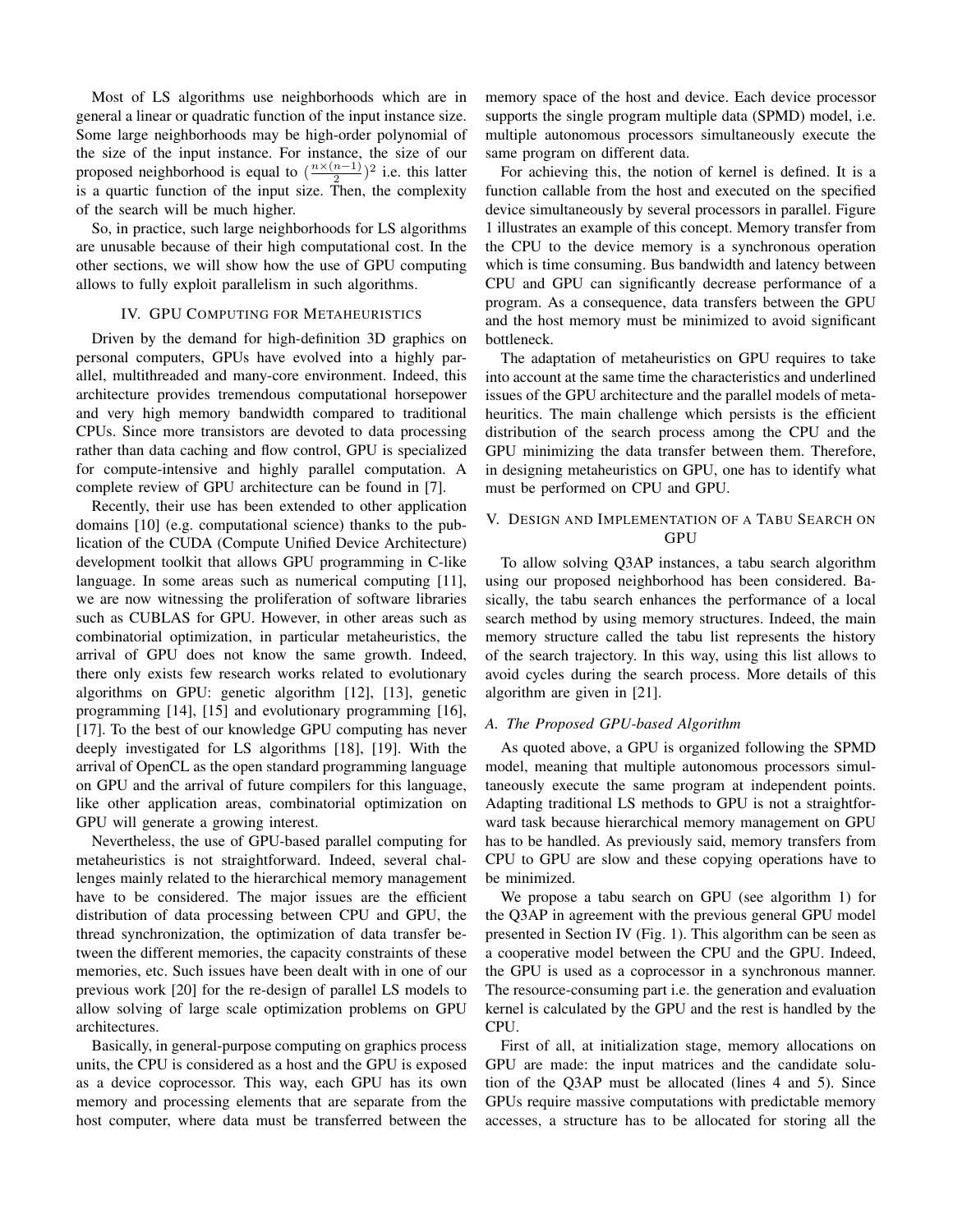

Fig. 1. Illustration of the general GPU model.

## Algorithm 1 Tabu Search Template on GPU

- 1: Choose an initial solution
- 2: Evaluate the solution
- 3: Initialize the tabu list
- 4: Allocate the two Q3AP matrices on GPU device memory
- 5: Allocate a solution on GPU device memory
- 6: Allocate a neighborhood fitnesses structure on GPU device memory
- 7: Copy the two Q3AP matrices on GPU device memory
- 8: Copy the solution on GPU device memory
- 9: repeat
- 10: for each generated neighbor on GPU do
- 11: Incremental evaluation of the candidate solution
- 12: Insert the resulting fitness into the neighborhood fitnesses structure
- 13: end for
- 14: Copy the neighborhood fitnesses structure on CPU host memory
- 15: Select the best admissible neighboring solution
- 16: Update the tabu list
- 17: Copy the chosen solution on GPU device memory
- 18: until a maximum number of iterations reached

neighborhood fitnesses at different addresses (line 6). Second, the matrices and the initial candidate solution have to be copied on the GPU (lines 7 and 8). It is important to notice that the input matrices are a read-only structure and never change during all the execution of LS algorithms. Therefore, their associated memory is copied only once during all the execution. Third, comes the parallel iteration-level, in which each neighboring solution is generated, evaluated and copied into the neighborhood fitnesses structure (from lines 10 to

13). Fourth, since the order in which candidate neighbors are evaluated is undefined, the neighborhood fitnesses structure has to be copied to the host CPU (line 14). Then the selection strategy is applied to this structure (line 15): the exploration of the neighborhood fitnesses structure is done by the CPU. Finally, after a new candidate has been selected, this latter is copied to the GPU (line 17). The process is repeated until a given number of iterations has been reached.

# VI. EXPERIMENTAL RESULTS

#### *A. Effectiveness of the Proposed Neighborhood*

Before implementing any metaheuristic on GPU, we need first to evaluate the impact of our proposed neighborhood in terms of effectiveness. The following experiment intends to compare a simple tabu search algorithm with the two neighborhoods mentioned above for the Q3AP instances. On the one hand, for the first basic neighborhood addressed in the literature, a neighbor is obtained by swapping two elements in either the first or the second permutation. On the other hand, for our advanced neighborhood, generating a neighbor consists in exchanging two elements in both two permutations. The instance Nug15 has been considered and 50 executions have been performed for each algorithm. The number of iterations is set to 11025 for the advanced neighborhood and 2315250 for the basic one. This way, a fair comparison is made in accordance with the number of evaluated solutions (evaluations). The size of the tabu list is set to  $\frac{m}{4}$  where m is the size of each neighborhood. Fig. 2 reports the average evolution of the fitnesses for the instance Nug15 on a Core 2 Duo 2Ghz with an approximate running time of 3 minutes.

From the beginning of the search process, the tabu search using the advanced neighborhood starts to find more improving solutions. As the number of iterations grows, our proposed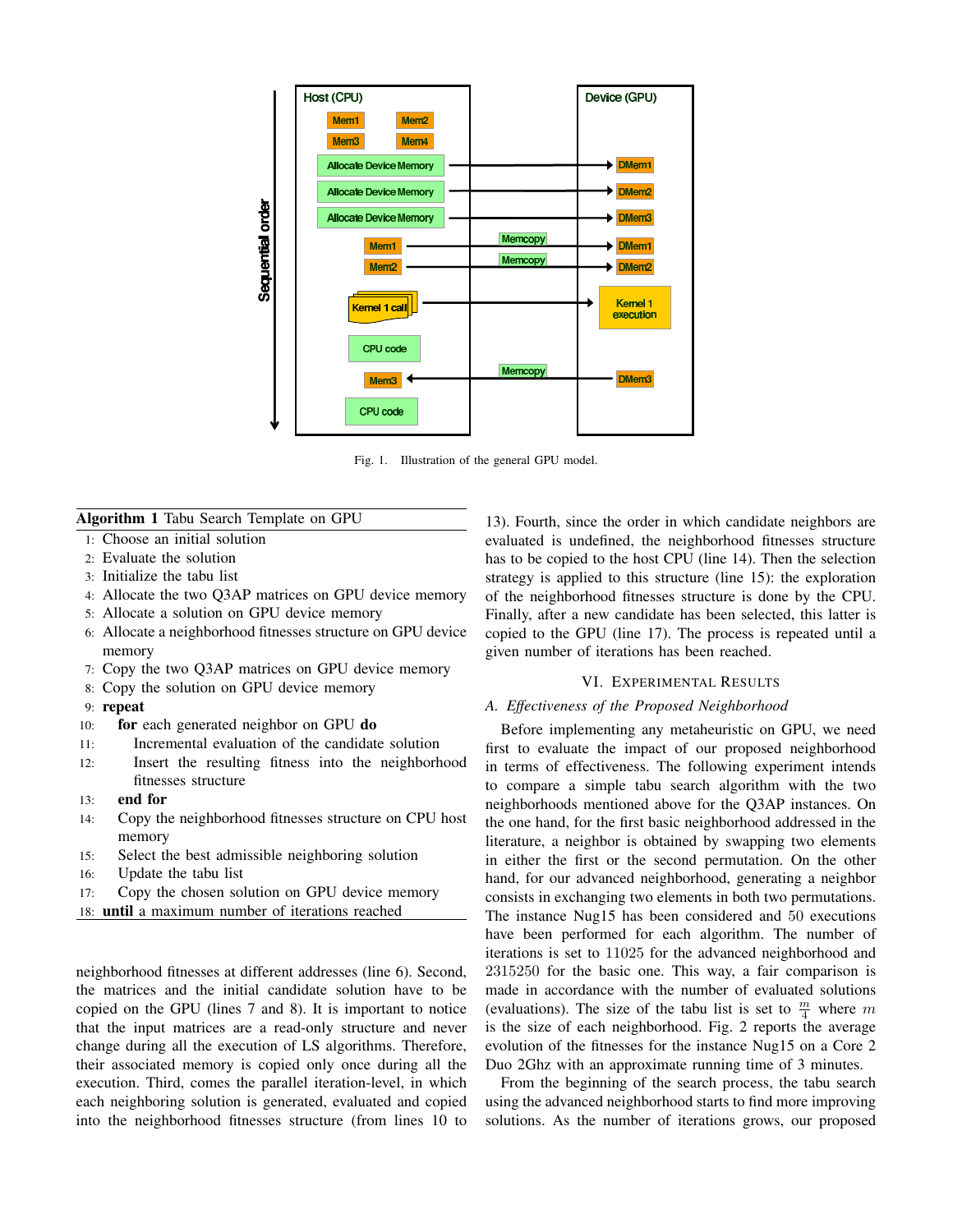

Fig. 2. Comparison of the average evolution of the fitnesses for two different neighborhoods.

neighborhood clearly outperforms the basic one. Indeed, since more solutions are evaluated at each iteration, designing operators to explore large promising regions of the search space of the Q3AP allows to improve the quality of the obtained solutions. Similar results not reported here can be obtained for the other Nugent instances (Nug8, Nug12, Nug13, Nug18 and Nug22).

#### *B. Effectiveness in Comparison with the Literature*

The following experiments intend to measure the effectiveness of our proposed neighborhood through LS algorithms. However, although the increase of the neighborhood size allows to improve the effectiveness for the Q3AP, using such neighborhood is generally CPU time-consuming. Therefore, the use of GPU computing provides an efficient complementary way to speed up the search.

An iterated local search using an embedded tabu search (ILS-TS) has been implemented on GPU. The iterated local search (ILS) may be used to improve the quality of successive local optima provided by TS methods. The principle of the ILS method consists in perturbing the local optima and reconsidering them as initial solutions [22]. Regarding our ILS-TS algorithm, the applied perturbation is a random number  $\mu$ of swaps in either the first or the second permutation where  $\mu \in [2:n]$  (*n* is the instance size). From an implementation point of view, since the ILS process consists in a loop over the TS (thus performed on CPU), adapting this algorithm according to the proposed TS template on GPU (see Algorithm 1) is straightforward.

The used configuration for experiments is a Core 2 Duo 2GHz laptop with a NVIDIA GeForce 8600M GT where the number of multiprocessors is equal to 4. This graphic card has been chosen among others since it represents nowadays a standard in most of computers.

The number of ILS iterations and the number of TS iterations are respectively equal to 100 to 5000. These values have been set in accordance with those chosen in [4], [9] to perform less evaluations in terms of computational time.

The tabu list size is set to  $\frac{m}{4}$  as before. The average time measurement for 50 executions is reported in seconds and acceleration factors compared to a standalone CPU are also considered. The algorithm is stopped when a maximum number of iterations has been reached or when the optimal/best known value has been discovered. Average and max values of the evaluation function have been measured. The number of successful tries (hits) and the average number of ILS iterations to converge to the optimal/best known value are also represented. The associated standard deviation for each average measurement are shown in sub-index. Since the computational time is too exorbitant for Nug18 and Nug22, the average expected time for the CPU implementation is deduced from the base of one ILS iteration per execution. Table I reports the obtained results for the ILS-TS using our neighborhood structure.

In comparison with the literature [4], [9], the obtained results by the ILS-TS with our proposed neighborhood are really competitive. Indeed, considering a smaller number of maximal evaluations (thus less computational time), this algorithm is able to find the optimal/best known value with a better significant rate success (varying from 62% to 100%) for most Nugent instances.

Regarding the execution time, the fact to generate and eval-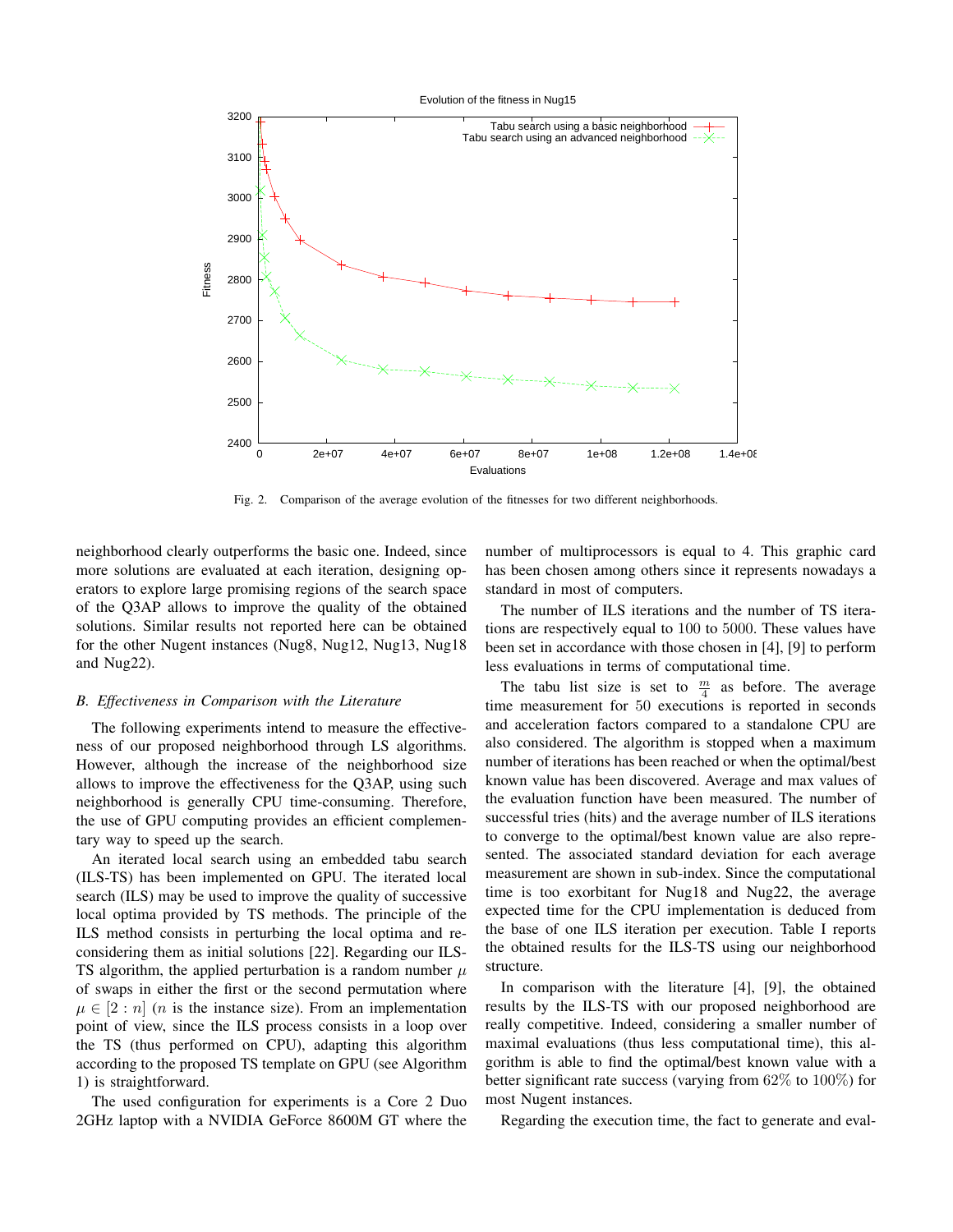| TABLE I |  |  |  |                                                     |  |  |  |  |  |  |  |  |
|---------|--|--|--|-----------------------------------------------------|--|--|--|--|--|--|--|--|
|         |  |  |  | <b>ILS TABU SEARCH FOR DIFFERENT Q3AP INSTANCES</b> |  |  |  |  |  |  |  |  |

| Instance | Optimal/Best known value | Average value           | Max value | Hits    | CPU time               | GPU time           | Acceleration | ILS iteration |
|----------|--------------------------|-------------------------|-----------|---------|------------------------|--------------------|--------------|---------------|
| Nug12    | 580                      | 580.534                 | 604       | 98%     | $256_{246}$            | $113_{120}$        | $\times 2.3$ | $18_{18}$     |
| Nug13    | 1912                     | $1917.6_{15.1}$         | 1974      | 74%     | 1879 <sub>1568</sub>   | 476 <sub>309</sub> | $\times3.9$  | $57_{36}$     |
| Nug15    | 2230                     | 2230                    | 2230      | $100\%$ | $1360_{1216}$          | 283 <sub>301</sub> | $\times4.8$  | $15_{15}$     |
| Nug18    | L7836                    | 17874.4 <sub>52.8</sub> | 18026     | $62\%$  | 17447 <sub>11523</sub> | $3130_{2117}$      | $\times 5.6$ | $59_{38}$     |
| Nug22    | 42476                    | 42476                   | 42476     | 100%    | 16147 <sub>14239</sub> | $2647_{2341}$      | $\times 6.1$ | $15_{12}$     |

uate the neighborhood in parallel on GPU provides an efficient way to speed-up the search process in comparison with a single CPU. Indeed, for the smallest instance Nug12, the GPU version starts to be faster than the CPU one (acceleration factor of  $\times$ 2.2). As long as the problem size increases, the speed-up grows significantly (up to  $\times 6.1$  for the Nug22 instance).

The conclusion from this experiment indicates that the use of GPU provides an efficient way to deal with large neighborhoods. Indeed, our proposed neighborhood is unpractical in terms of single CPU computational resources for large Q3AP instances such as Nug18 or Nug22 (estimated to around 5 hours per run). So, implementing this algorithm on GPU has allowed to exploit parallelism in such neighborhood and improve the robustness/quality of provided solutions.

# VII. DISCUSSION AND CONCLUSION

Local search algorithms based on large neighborhoods may allow to enhance the effectiveness and robustness in combinatorial optimization [6]. However, their exploitation for solving real-world problems is possible only by using a great computational power. High-performance computing based on GPU accelerators is recently revealed as an efficient way to use the huge amount of resources at disposal and fully exploit the parallelism of neighborhoods.

In this paper, we have particularly focused on the design and the achievement of a new neighborhood for the Q3AP. However, LS algorithms using such neighborhood is unpractical on traditional machines because of their high computational cost. Therefore, the use of GPU-based parallel computing is required as a complementary way to speed up the search.

GPU computing has thus permitted to design and implement an iterated tabu search and the obtained results on the Q3AP are particularly promising in terms of effectiveness. The experiments indicate that GPU computing allows not only to speed up the search process, but also to exploit large neighborhoods structures to improve the robustness and the quality of the obtained solutions.

Regarding the execution time, the reported speedups on a traditional GeForce 8600M GT (4 multiprocessors) provide significant results (up to  $\times 6$ ) compared to traditional CPUs. It is obvious that the efficiency of the iterated tabu search in terms of acceleration would be drastically enhanced by choosing sophisticated cards such a GeForce 8800 GTX (16 multiprocessors) or GTX 280 (30 multiprocessors).

Beyond the improvement of the efficiency and the effectiveness, the parallelism of GPUs allows to push far the limits in terms of computational resources. As a consequence, a next perspective is to use a multi-GPU approach to tackle larger instances. It will consist of partitioning the neighborhood set, where each partition is executed on a single GPU. That way, a multi-GPU approach will allow to increase the speed-up of the exploration space of a given solution. But since each GPU has its own private memory, managing the context execution of different GPUs in an efficient way is not a straightforward task.

Furthermore, the GPU-based re-design of LS metaheuristics will be integrated in the ParadisEO platform [23]. This framework was developed for the reusable and flexible design of parallel hybrid metaheuristics dedicated to the mono and multiobjective optimization. ParadisEO is based on a clear conceptual separation of metaheuristics concepts, and can be seen as a white-box object-oriented with reusable components. The Parallel Evolving Objects (PEO) module of ParadisEO includes the well-known parallel and distributed models for metaheuristics such as LS methods. This module will be extended with multi-core and GPU-based implementations.

#### **REFERENCES**

- [1] W. P. Pierskalla, "The multi-dimensional assignment problem," September 1967, technical Memorandum No. 93, Operations Research Department, CASE Institute of Technology.
- [2] L. K. Rasmussen and B. W. Wicker, "Trellis-Coded, Type-I Hybrid-ARQ Protocols Based on CRC Error-Detecting Codes," *IEEE Trans. Commun.*, vol. COM-43, pp. 2569–2575, Oct. 1995.
- [3] P. M. Hahn, B.-J. Kim, T. Stützle, S. Kanthak, W. L. Hightower, Z. D. H. Samra, and M. Guignard, "The quadratic three-dimensional assignment problem: Exact and approximate solution methods," *European Journal of Operational Research*, vol. 184, pp. 416–428, 2008.
- [4] P. M. Hahn, B.-J. Kim, T. Stützle, S. Kanthak, W. L. Hightower, H. Samra, Z. Ding, and M. Guignard, "The quadratic three-dimensional assignment problem: Exact and approximate solution methods," *European Journal of Operational Research*, vol. 184, no. 2, pp. 416–428, 2008.
- [5] E.-G. Talbi, *Metaheuristics: From design to implementation*. Wiley, 2009.
- [6] R. K. Ahuja, J. Goodstein, A. Mukherjee, J. B. Orlin, and D. Sharma, "A very large-scale neighborhood search algorithm for the combined through-fleet-assignment model," *INFORMS Journal on Computing*, vol. 19, no. 3, pp. 416–428, 2007.
- [7] S. Ryoo, C. I. Rodrigues, S. S. Stone, J. A. Stratton, S.-Z. Ueng, S. S. Baghsorkhi, and W. mei W. Hwu, "Program optimization carving for gpu computing," *J. Parallel Distribributed Computing*, vol. 68, no. 10, pp. 1389–1401, 2008.
- [8] B.-J. Kim, "Investigation of methods for solving new classes of quadratic assignment problems (*QAPs*)," Ph.D. dissertation, University of Pennsylvania, 2006.
- [9] L. Loukil, M. Mehdi, N. Melab, E.-G. Talbi, and P. Bouvry, "A parallel hybrid genetic algorithm-simulated annealing for solving q3ap on computational grid," in *IPDPS*. IEEE, 2009, pp. 1–8.